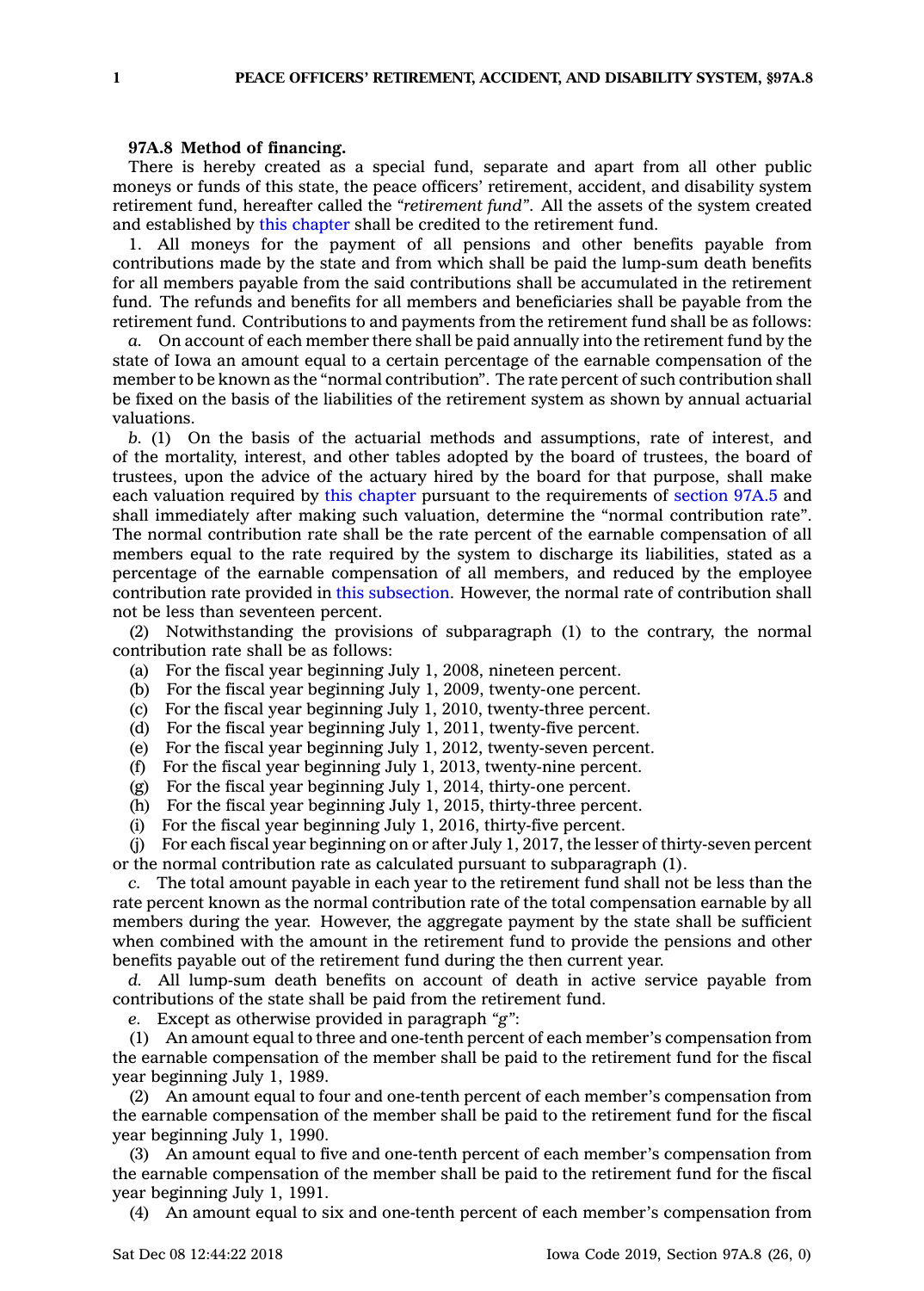the earnable compensation of the member shall be paid to the retirement fund for the fiscal year beginning July 1, 1992.

(5) An amount equal to seven and one-tenth percent of each member's compensation from the earnable compensation of the member shall be paid to the retirement fund for the fiscal year beginning July 1, 1993.

(6) An amount equal to eight and one-tenth percent of each member's compensation from the earnable compensation of the member shall be paid to the retirement fund for the fiscal period beginning July 1, 1994, through December 31, 1994, and an amount equal to eight and thirty-five hundredths percent of each member's compensation from the earnable compensation of the member shall be paid to the retirement fund for the fiscal period beginning January 1, 1995, through June 30, 1995.

(7) An amount equal to nine and thirty-five hundredths percent of each member's compensation from the earnable compensation of the member shall be paid to the retirement fund for the fiscal year beginning July 1, 1995.

(8) (a) For purposes of this subparagraph, the *"applicable employee percentage"* shall be as follows:

(i) For the fiscal period beginning July 1, 2006, and ending June 30, 2011, nine and thirty-five hundredths percent.

(ii) For the fiscal year beginning July 1, 2011, nine and eighty-five hundredths percent.

(iii) For the fiscal year beginning July 1, 2012, ten and thirty-five hundredths percent.

(iv) For the fiscal year beginning July 1, 2013, ten and eighty-five hundredths percent.

(v) For the fiscal period beginning July 1, 2014, and ending June 30, 2020, eleven and four-tenths percent.

(vi) For the fiscal year beginning July 1, 2020, and each fiscal year thereafter, eleven and thirty-five hundredths percent, plus an additional percentage, as determined by the board of trustees pursuant to the actuarial investigation required in section 97A.5, [subsection](https://www.legis.iowa.gov/docs/code/97A.5.pdf) 11, paragraph *"b"*, necessary to finance the costs associated with providing that cancer and infectious disease are presumed to be <sup>a</sup> disease contracted while <sup>a</sup> member of the system is on active duty as provided in section 97A.6, [subsection](https://www.legis.iowa.gov/docs/code/97A.6.pdf) 5.

(b) Notwithstanding any other provision of this [chapter](https://www.legis.iowa.gov/docs/code//97A.pdf), beginning July 1, 1996, and each fiscal year thereafter, an amount equal to the member's contribution rate times each member's compensation shall be paid to the retirement fund from the earnable compensation of the member. For the purposes of this subparagraph, the member's contribution rate shall be the applicable employee percentage.

*f.* (1) The board of trustees shall certify to the director of the department of administrative services and the director of the department of administrative services shall cause to be deducted from the earnable compensation of each member the contribution required under this [subsection](https://www.legis.iowa.gov/docs/code/97A.8.pdf) and shall forward the contributions to the board of trustees for recording and for deposit in the retirement fund.

(2) The deductions provided for under this [subsection](https://www.legis.iowa.gov/docs/code/97A.8.pdf) shall be made notwithstanding that the minimum compensation provided by law for any member is reduced. Every member is deemed to consent to the deductions made under this [section](https://www.legis.iowa.gov/docs/code/97A.8.pdf).

*g.* Notwithstanding the provisions of paragraph *"e"*, the following transition percentages apply to members' contributions as specified:

(1) For members who on July 1, 1990, have attained the age of forty-nine years or more, an amount equal to nine and one-tenth percent of each member's compensation from the earnable compensation of the member shall be paid to the retirement fund for the fiscal period beginning July 1, 1990, through October 15, 1992, and commencing October 16, 1992, and for each subsequent fiscal period, the rates specified in paragraph *"e"*, subparagraphs (4) through (8), shall apply.

(2) For members who on July 1, 1990, have attained the age of forty-eight years but have not attained the age of forty-nine years, an amount equal to eight and one-tenth percent shall be paid for the fiscal year beginning July 1, 1990, and an amount equal to nine and one-tenth percent shall be paid for the fiscal period beginning July 1, 1991, through October 15, 1992, and commencing October 16, 1992, and for each subsequent fiscal period, the rates specified in paragraph *"e"*, subparagraphs (4) through (8), shall apply.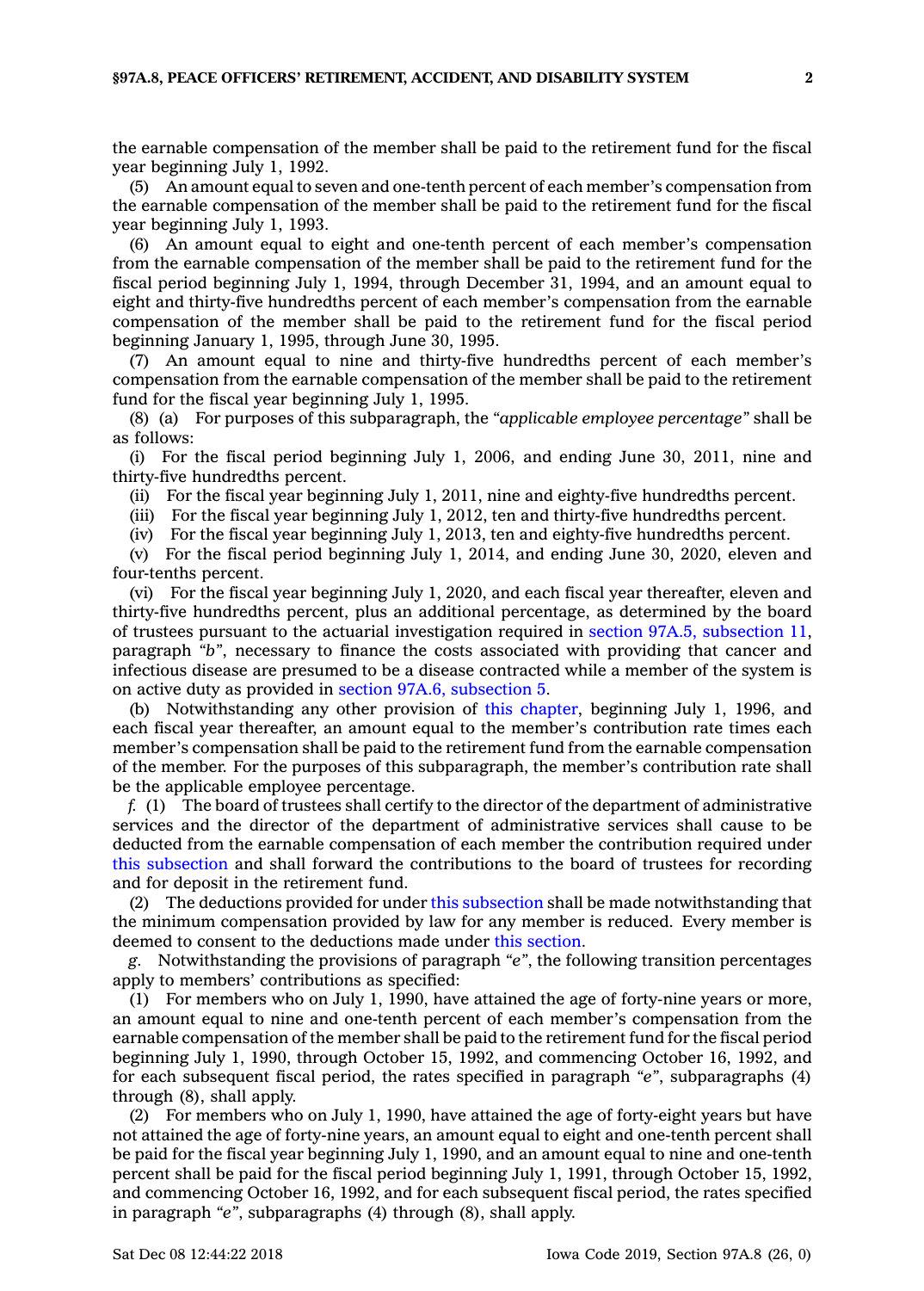(3) For members who on July 1, 1990, have attained the age of forty-seven years but have not attained the age of forty-eight years, an amount equal to seven and one-tenth percent shall be paid for the fiscal year beginning July 1, 1990, an amount equal to eight and one-tenth percent shall be paid for the fiscal year beginning July 1, 1991, and an amount equal to nine and one-tenth percent shall be paid for the fiscal period beginning July 1, 1992, through October 15, 1992, and commencing October 16, 1992, and for each subsequent fiscal period, the rates specified in paragraph *"e"*, subparagraphs (4) through (8), shall apply.

(4) For members who on July 1, 1990, have attained the age of forty-six years but have not attained the age of forty-seven years, an amount equal to six and one-tenth percent shall be paid for the fiscal year beginning July 1, 1990, an amount equal to seven and one-tenth percent shall be paid for the fiscal year beginning July 1, 1991, an amount equal to eight and one-tenth percent shall be paid for the fiscal period beginning July 1, 1992, through October 15, 1992, and commencing October 16, 1992, and for each subsequent fiscal period, the rates specified in paragraph *"e"*, subparagraphs (4) through (8), shall apply.

(5) For members who on July 1, 1990, have attained the age of forty-five years but have not attained the age of forty-six years, an amount equal to five and one-tenth percent shall be paid for the fiscal year beginning July 1, 1990, an amount equal to six and one-tenth percent shall be paid for the fiscal year beginning July 1, 1991, and an amount equal to seven and one-tenth percent shall be paid for the fiscal period beginning July 1, 1992, through October 15, 1992. Commencing October 16, 1992, and for each subsequent fiscal period, the rates specified in paragraph *"e"*, subparagraphs (4) through (8), shall apply.

*h.* (1) Notwithstanding paragraph *"f"* or other provisions of this [chapter](https://www.legis.iowa.gov/docs/code//97A.pdf), beginning January 1, 1995, for federal income tax purposes, and beginning January 1, 1999, for state income tax purposes, member contributions required under paragraph *"e"* or *"g"* which are picked up by the department shall be considered employer contributions for federal and state income tax purposes, and the department shall pick up the member contributions to be made under paragraph *"e"* or *"g"* by its employees. The department shall pick up these contributions by reducing the salary of each of its employees covered by this [chapter](https://www.legis.iowa.gov/docs/code//97A.pdf) by the amount which each employee is required to contribute under paragraph *"e"* or *"g"* and shall certify the amount picked up in lieu of the member contributions to the department of administrative services. The department of administrative services shall forward the amount of the contributions picked up to the board of trustees for recording and deposit in the retirement fund.

(2) Member contributions picked up by the department under subparagraph (1) shall be treated as employer contributions for federal and state income tax purposes only and for all other purposes of this [chapter](https://www.legis.iowa.gov/docs/code//97A.pdf) shall be treated as employee contributions and deemed part of the employee's earnable compensation or salary.

*i.* Notwithstanding any provision of this [subsection](https://www.legis.iowa.gov/docs/code/97A.8.pdf) to the contrary, if any statutory changes are enacted by any session of the general assembly meeting after January 1, 2011, which increases the cost to the system, the system shall, if the increased cost cannot be absorbed within the contribution rates otherwise established pursuant to this [subsection](https://www.legis.iowa.gov/docs/code/97A.8.pdf) at the time the statutory changes are enacted, increase the normal contribution rate and the member's contribution rate as necessary to cover any increase in cost by providing that sixty percent of the additional cost of such statutory changes shall be paid by the employer under paragraph *"c"* and forty percent of the additional cost shall be paid by employees under paragraph *"e"*, subparagraph (8).

2. *a.* All the expenses necessary in connection with the administration and operation of the system shall be paid from the retirement fund. Investment management expenses shall be charged to the investment income of the system and there is appropriated from the system an amount required for the investment management expenses. The board of trustees shall report the investment management expenses for the fiscal year as <sup>a</sup> percent of the market value of the system.

*b.* For purposes of this [subsection](https://www.legis.iowa.gov/docs/code/97A.8.pdf), investment management expenses are limited to the following:

(1) Fees for investment advisors, consultants, and investment management and benefit consultant firms hired by the board of trustees in administering this [chapter](https://www.legis.iowa.gov/docs/code//97A.pdf).